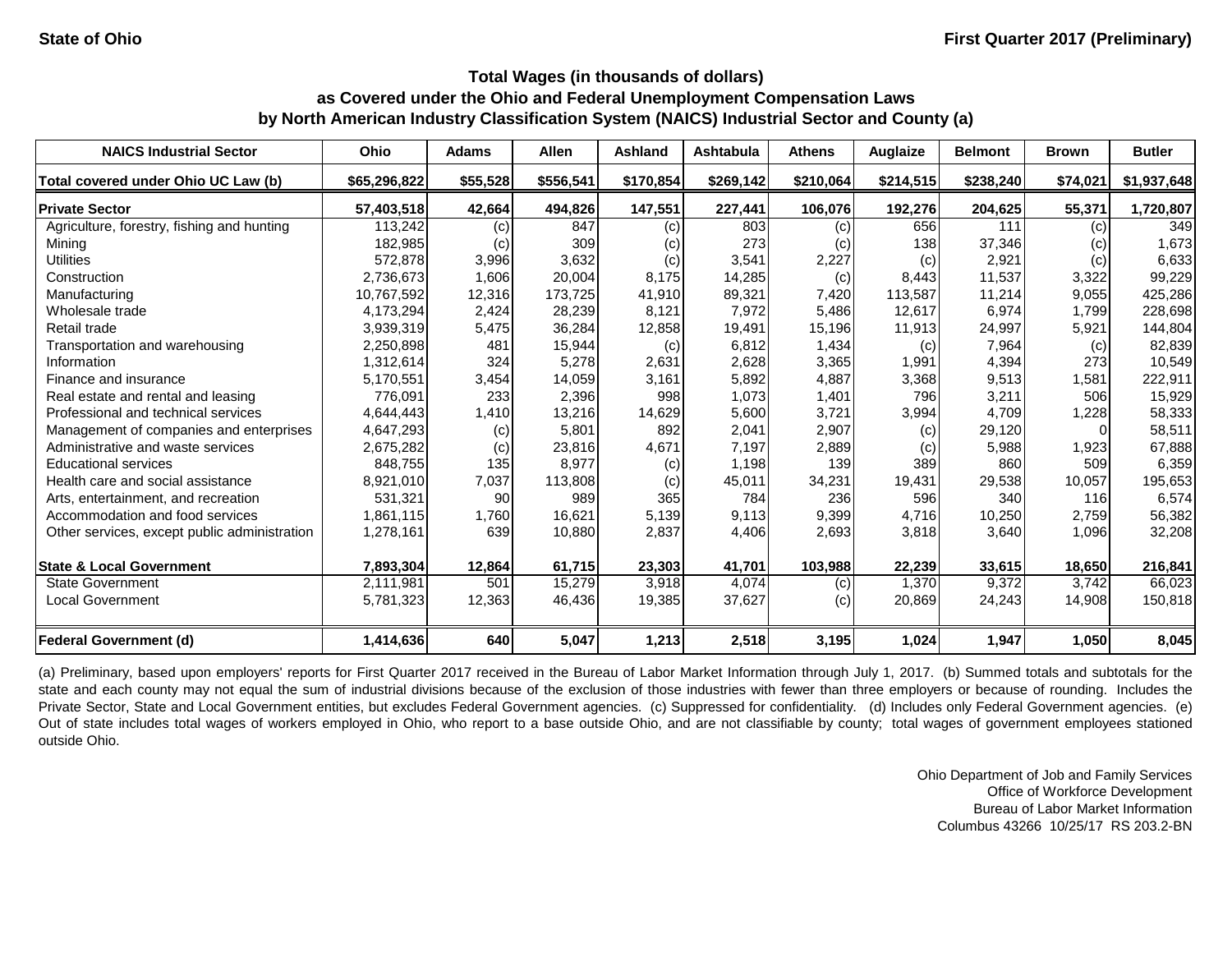| <b>NAICS Industrial Sector</b>               | <b>Carroll</b> | Champaign | <b>Clark</b> | <b>Clermont</b> | <b>Clinton</b> | Columbiana | Coshocton | Crawford  | Cuyahoga    | <b>Darke</b> |
|----------------------------------------------|----------------|-----------|--------------|-----------------|----------------|------------|-----------|-----------|-------------|--------------|
| Total covered under Ohio UC Law (b)          | \$64,766       | \$107,220 | \$463,925    | \$605,797       | \$193,666      | \$249,696  | \$98,308  | \$122,607 | \$9,949,729 | \$184,770    |
| <b>Private Sector</b>                        | 56,813         | 89,555    | 397,557      | 525,775         | 173,070        | 209,697    | 84,477    | 104,926   | 8,956,436   | 163,954      |
| Agriculture, forestry, fishing and hunting   | 43             | (c)       | 2,971        | (c)             | (c)            | 773        | 576       | (c)       | 895         | (c)          |
| Mining                                       | 1,226          | (c)       | 2,982        | (c)             | (c)            | 2,126      | 885       | (c)       | 7,400       | (c)          |
| <b>Utilities</b>                             | 1,084          | (c)       | (c)          | 8,361           | (c)            | (c)        | 9,648     | (c)       | 40,785      | 1,344        |
| Construction                                 | 17,785         | 3,723     | 9,488        | 33,604          | 2,238          | 10,338     | 2,713     | 3,978     | 286,711     | 10,005       |
| Manufacturing                                | 14,662         | 51,157    | 89,295       | 88,528          | 48,588         | 62,948     | 35,721    | 27,749    | 1,127,933   | 60,833       |
| Wholesale trade                              | 1,769          | (c)       | (c)          | 34,581          | (c)            | (c)        | 1,322     | 4,980     | 625,806     | 15,725       |
| Retail trade                                 | 4,500          | 5,625     | 34,246       | 67,334          | 10,872         | 25,584     | 7,124     | 8,224     | 428,652     | 11,854       |
| Transportation and warehousing               | 3,604          | 2,174     | 27,343       | 32,561          | 53,990         | 11,742     | 1,985     | (c)       | 262,211     | 12,192       |
| Information                                  | 298            | 982       | 1,755        | 24,322          | 3,578          | 1,807      | 580       | 353       | 205,878     | 780          |
| Finance and insurance                        | 589            | 2,267     | 33,368       | 41,291          | 4,480          | 5,684      | 2,254     | 10,245    | 1,075,331   | 8,518        |
| Real estate and rental and leasing           | 1,888          | 576       | 3,740        | 8,097           | 914            | 1,527      | 415       | 269       | 185,802     | 652          |
| Professional and technical services          | 1,338          | (c)       | 9,900        | 40,756          | 2,403          | 4,126      | (c)       | 3,847     | 890,161     | (c)          |
| Management of companies and enterprises      | $\Omega$       | (c)       | 21,953       | 12,280          | 4,089          | 1,979      | (c)       | (c)       | 921,019     | (c)          |
| Administrative and waste services            | 894            | 2,156     | 12,778       | 24,604          | 3,840          | 9,648      | 1,754     | (c)       | 448,975     | 3,997        |
| <b>Educational services</b>                  |                | 1,349     | 6,996        | 2,769           | (c)            | 990        | 461       | (c)       | 201,612     | 261          |
| Health care and social assistance            | 4,388          | 7,632     | 80,910       | 60,201          | (c)            | 42,579     | 12,483    | (c)       | 1,648,007   | 22,105       |
| Arts, entertainment, and recreation          | 210            | 330       | 1,430        | 3,959           | 153            | 565        | 225       | 157       | 160,165     | 516          |
| Accommodation and food services              | ,628           | 1,889     | 16,467       | 25,914          | 4,357          | 7,550      | 2,106     | 3,268     | 257,480     | 3,143        |
| Other services, except public administration | 909            | 1,396     | 16,575       | 15,727          | 2,289          | 7,394      | 1,321     | 1,795     | 181,613     | 1,981        |
| <b>State &amp; Local Government</b>          | 7,953          | 17,665    | 66,368       | 80,022          | 20,596         | 39,999     | 13,831    | 17,681    | 993,293     | 20,816       |
| <b>State Government</b>                      | 507            | 646       | 2,124        | 8,354           | 2,002          | 4,438      | 697       | 2,130     | 73,040      | 605          |
| <b>Local Government</b>                      | 7,446          | 17,019    | 64,244       | 71,668          | 18,594         | 35,561     | 13,134    | 15,551    | 920,253     | 20,211       |
| <b>Federal Government (d)</b>                | 468            | 715       | 8,133        | 6,341           | 2,142          | 10,337     | 918       | 930       | 305,356     | 1,232        |

(a) Preliminary, based upon employers' reports for First Quarter 2017 received in the Bureau of Labor Market Information through July 1, 2017. (b) Summed totals and subtotals for the state and each county may not equal the sum of industrial divisions because of the exclusion of those industries with fewer than three employers or because of rounding. Includes the Private Sector, State and Local Government entities, but excludes Federal Government agencies. (c) Suppressed for confidentiality. (d) Includes only Federal Government agencies. (e) Out of state includes total wages of workers employed in Ohio, who report to a base outside Ohio, and are not classifiable by county; total wages of government employees stationed outside Ohio.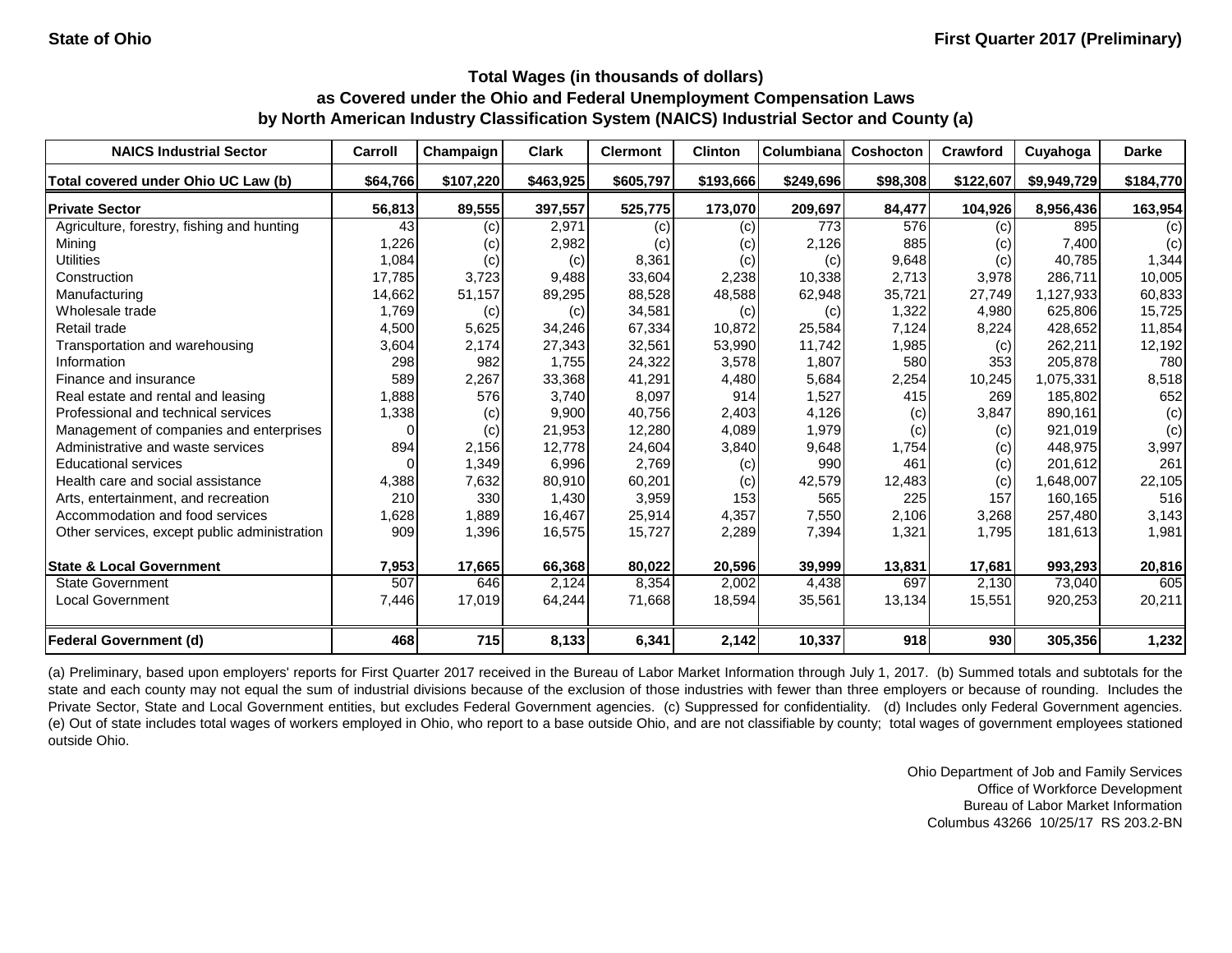| <b>NAICS Industrial Sector</b>               | <b>Defiance</b> | <b>Delaware</b> | Erie      | <b>Fairfield</b> | <b>Fayette</b> | <b>Franklin</b> | <b>Fulton</b> | Gallia   | Geauga    | Greene    |
|----------------------------------------------|-----------------|-----------------|-----------|------------------|----------------|-----------------|---------------|----------|-----------|-----------|
| Total covered under Ohio UC Law (b)          | \$180,489       | \$1,288,060     | \$332,867 | \$393,721        | \$98,864       | \$10,363,443    | \$181,409     | \$95,691 | \$340,374 | \$658,329 |
| <b>Private Sector</b>                        | 160,429         | 1,188,717       | 276,568   | 320,470          | 83,255         | 8,649,876       | 159,488       | 79,741   | 299,455   | 545,405   |
| Agriculture, forestry, fishing and hunting   | 2,002           | (c)             | (c)       | 518              | 757            | 3,519           | (c)           | (c)      | (c)       | (c)       |
| Mining                                       |                 | (c)             | (c)       | 276              |                | 4,335           | (c)           | (c)      | (c)       | (c)       |
| <b>Utilities</b>                             | (c)             | 2,867           | (c)       | 5,305            | (c)            | 127,178         | (c)           | 16,175   | (c)       | (c)       |
| Construction                                 | 3,178           | 43,085          | 10,880    | 22,445           | 2,529          | 388,260         | 9,263         | 4,264    | 21,959    | 16,652    |
| Manufacturing                                | 72,718          | 102,654         | 80,705    | 51,291           | 22,138         | 623,436         | 86,830        | 6,710    | 97,119    | 53,775    |
| Wholesale trade                              | (c)             | 40,051          | 13,454    | 12,886           | (c)            | 496,503         | 9,514         | 975      | 27,523    | 16,281    |
| Retail trade                                 | 15,499          | 82,344          | 29,943    | 40,545           | 13,185         | 563,567         | 10,355        | 9,371    | 30,294    | 65,486    |
| Transportation and warehousing               | 6,398           | 27,790          | (c)       | 22,855           | 12,713         | 560,876         | (c)           | 2,069    | (c)       | (c)       |
| Information                                  | 1,919           | 11,722          | 4,029     | 2,821            | 421            | 294,439         | 490           | 717      | 1,212     | 9,316     |
| Finance and insurance                        | 10,521          | 179,929         | 10,127    | 9,791            | 6,316          | 1,246,771       | 4,252         | 4,805    | 10,767    | 21,539    |
| Real estate and rental and leasing           | 590             | 10,469          | 1,708     | 3,645            | 354            | 149,005         | 743           | 264      | 2,054     | 4,487     |
| Professional and technical services          | 2,796           | 122,745         | 6,430     | 11,172           | 1,191          | 901,111         | (c)           | 544      | 14,709    | 175,786   |
| Management of companies and enterprises      | 600             | 343,763         | 3,017     | 3,331            | $\Omega$       | 850,824         | (c)           | (c)      | 3,502     | 14,759    |
| Administrative and waste services            | 4,508           | 45,444          | 5,622     | 23,327           | 2,474          | 474,133         | 1,550         | (c)      | 15,233    | 15,674    |
| <b>Educational services</b>                  | (c)             | 11,583          | 1,570     | 1,541            | (c)            | 138,827         | (c)           | (c)      | 4,781     | 18,405    |
| Health care and social assistance            | (c)             | 83,290          | 52,266    | 74,820           | (c)            | 1,209,825       | (c)           | (c)      | 38,786    | 73,865    |
| Arts, entertainment, and recreation          | 277             | 13,715          | 17,931    | 1,588            | 266            | 94,050          | 805           |          | 1,728     | 2,269     |
| Accommodation and food services              | 4,422           | 44,903          | 20,547    | 22,510           | 3,817          | 292,833         | 2,718         | 3,333    | 8,912     | 33,281    |
| Other services, except public administration | 2,825           | 20,223          | 5,314     | 9,803            | 879            | 230,383         | 2,033         | 3,106    | 9,753     | 9,878     |
| <b>State &amp; Local Government</b>          | 20,060          | 99,343          | 56,299    | 73,251           | 15,609         | 1,713,567       | 21,921        | 15,950   | 40,919    | 112,924   |
| <b>State Government</b>                      | 1,250           | 5,516           | 13,019    | 10,568           | 627            | 965,708         | 1,754         | 3,141    | 3,131     | (c)       |
| Local Government                             | 18,810          | 93,827          | 43,280    | 62,683           | 14,982         | 747,859         | 20,167        | 12,809   | 37,788    | (c)       |
| <b>Federal Government (d)</b>                | 1,004           | 3,282           | 3,869     | 3,322            | 576            | 230,748         | 1,052         | 785      | 1,235     | 297,192   |

(a) Preliminary, based upon employers' reports for First Quarter 2017 received in the Bureau of Labor Market Information through July 1, 2017. (b) Summed totals and subtotals for the state and each county may not equal the sum of industrial divisions because of the exclusion of those industries with fewer than three employers or because of rounding. Includes the Private Sector, State and Local Government entities, but excludes Federal Government agencies. (c) Suppressed for confidentiality. (d) Includes only Federal Government agencies. (e) Out of state includes total wages of workers employed in Ohio, who report to a base outside Ohio, and are not classifiable by county; total wages of government employees stationed outside Ohio.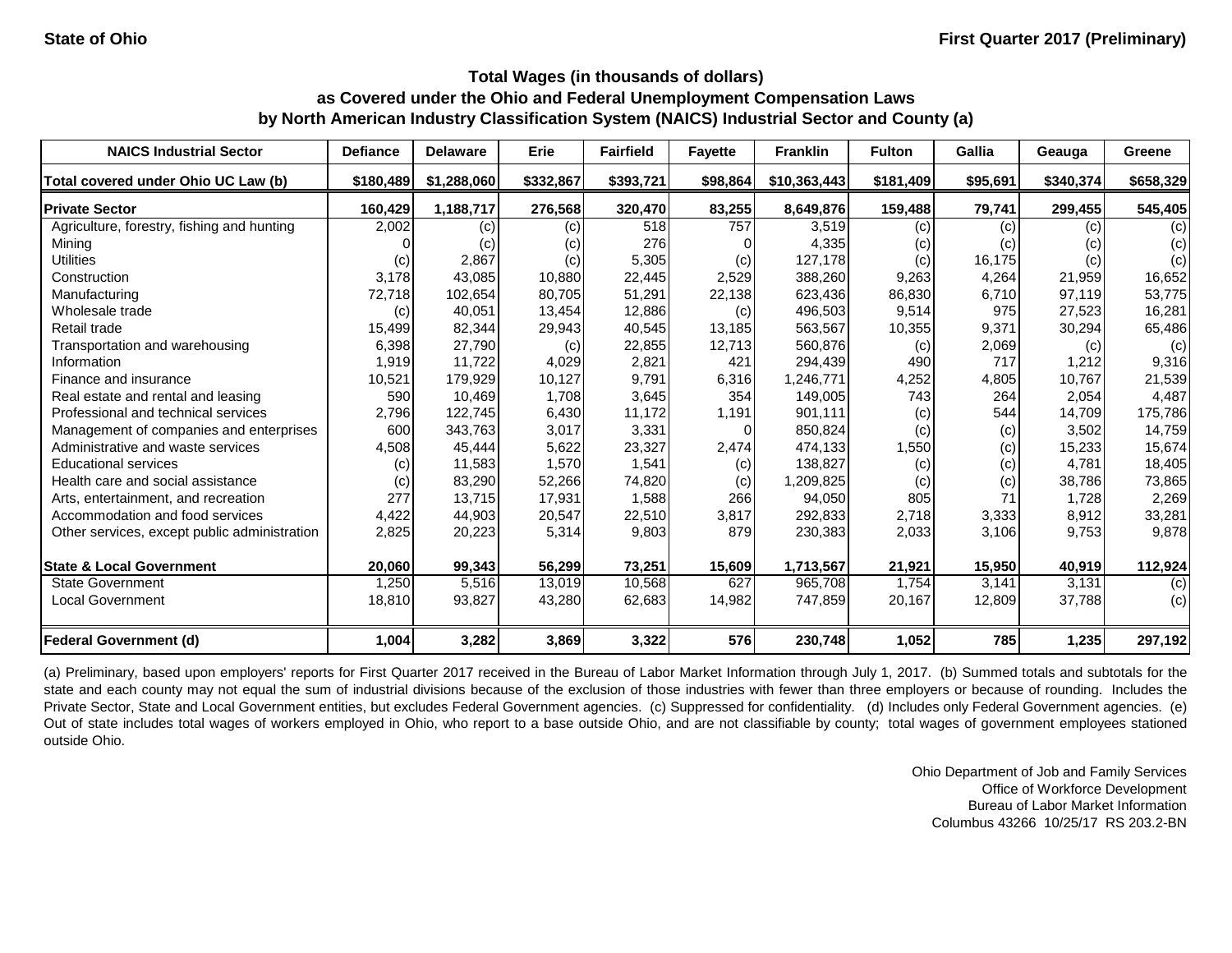| <b>NAICS Industrial Sector</b>               | <b>Guernsey</b> | <b>Hamilton</b> | <b>Hancock</b> | <b>Hardin</b> | <b>Harrison</b> | <b>Henry</b> | Highland | <b>Hocking</b> | <b>Holmes</b> | Huron     |
|----------------------------------------------|-----------------|-----------------|----------------|---------------|-----------------|--------------|----------|----------------|---------------|-----------|
| Total covered under Ohio UC Law (b)          | \$142,329       | \$7,767,592     | \$582,697      | \$73,526      | \$43,851        | \$103,460    | \$87,231 | \$51,717       | \$169,268     | \$195,861 |
| <b>Private Sector</b>                        | 119,874         | 7,234,300       | 549,956        | 61,433        | 37,451          | 84,856       | 65,398   | 34,809         | 154,394       | 173,142   |
| Agriculture, forestry, fishing and hunting   | 222             | 1,780           | (c)            | 1,998         | (c)             | (c)          | 302      | (c)            | 1,383         | (c)       |
| Mining                                       | 5,774           | 2,348           | (c)            |               | (c)             | (c)          | 233      | (c)            | 587           | (c)       |
| <b>Utilities</b>                             | 1,370           | 33,041          | 2,479          | 1,075         | 1,138           | 325          | 1,043    | 46             | 1,491         | (c)       |
| Construction                                 | 10,639          | 319,345         | 12,685         | 1,115         | 5,538           | 7,983        | 2,418    | 2,247          | 18,927        | 19,364    |
| Manufacturing                                | 35,525          | 1,185,900       | 194,232        | 23,243        | 8,818           | 42,101       | 18,638   | 9,584          | 70,764        | 67,128    |
| Wholesale trade                              | 5,409           | 452,921         | 19,238         | 3,035         | 2,309           | 2,588        | 1,884    | 682            | 8,010         | (c)       |
| Retail trade                                 | 10,769          | 305,371         | 29,264         | 4,951         | 1,288           | 5,518        | 9,672    | 5,117          | 16,620        | 12,666    |
| Transportation and warehousing               | 5,466           | 138,660         | 53,639         | 2,611         | 2,933           | 4,427        | 822      | 396            | 9,461         | 9,532     |
| Information                                  | 649             | 206,158         | 3,231          | 302           | (c)             | 794          | 703      | 406            | 636           | 1,395     |
| Finance and insurance                        | 4,072           | 880,634         | 9,311          | 2,580         | 519             | 2,802        | 6,259    | 1,337          | 4,624         | 5,087     |
| Real estate and rental and leasing           | 584             | 109,007         | 3,668          | 252           | 810             | 580          | 425      | 692            | 345           | 934       |
| Professional and technical services          | 5,449           | 721,384         | 19,866         | 1,204         | (c)             | 1,050        | 884      | (c)            | 3,203         | (c)       |
| Management of companies and enterprises      | 327             | 925,138         | 98,313         |               | (c)             | $\Omega$     | 2,816    | (c)            | 717           | (c)       |
| Administrative and waste services            | ,288            | 278,491         | 12,570         | 915           | 2,863           | 914          | 3,017    | 1,096          | 2,722         | 2,095     |
| <b>Educational services</b>                  | 259             | 98,181          | 11,208         | (c)           | $\Omega$        | 110          | 187      | 259            | (c)           | 1,269     |
| Health care and social assistance            | 24,313          | 1,102,119       | 55,981         | (c)           | 3,319           | 11,098       | 12,040   | 5,960          | (c)           | 28,560    |
| Arts, entertainment, and recreation          | 189             | 91,460          | 822            | 135           | 33              | 172          | 275      | 77             | 221           | 405       |
| Accommodation and food services              | 5,685           | 197,699         | 14,995         | 2,078         | 521             | 1,973        | 2,618    | 3,895          | 4,492         | 5,108     |
| Other services, except public administration | 1,886           | 184,663         | 8,064          | 1,020         | (c)             | 1,359        | 1,164    | 1,271          | 2,286         | 5,019     |
| <b>State &amp; Local Government</b>          | 22,455          | 533,292         | 32,741         | 12,093        | 6,400           | 18,604       | 21,833   | 16,908         | 14,874        | 22,719    |
| <b>State Government</b>                      | 6,827           | 111,383         | 2,670          | 496           | 708             | 587          | 1,065    | 4,336          | 612           | 1,113     |
| <b>Local Government</b>                      | 15,628          | 421,909         | 30,071         | 11,597        | 5,692           | 18,017       | 20,768   | 12,572         | 14,262        | 21,606    |
| <b>Federal Government (d)</b>                | 1,554           | 164,218         | 2,098          | 792           | 574             | 836          | 1,141    | 468            | 756           | 1,541     |

(a) Preliminary, based upon employers' reports for First Quarter 2017 received in the Bureau of Labor Market Information through July 1, 2017. (b) Summed totals and subtotals for the state and each county may not equal the sum of industrial divisions because of the exclusion of those industries with fewer than three employers or because of rounding. Includes the Private Sector, State and Local Government entities, but excludes Federal Government agencies. (c) Suppressed for confidentiality. (d) Includes only Federal Government agencies. (e) Out of state includes total wages of workers employed in Ohio, who report to a base outside Ohio, and are not classifiable by county; total wages of government employees stationed outside Ohio.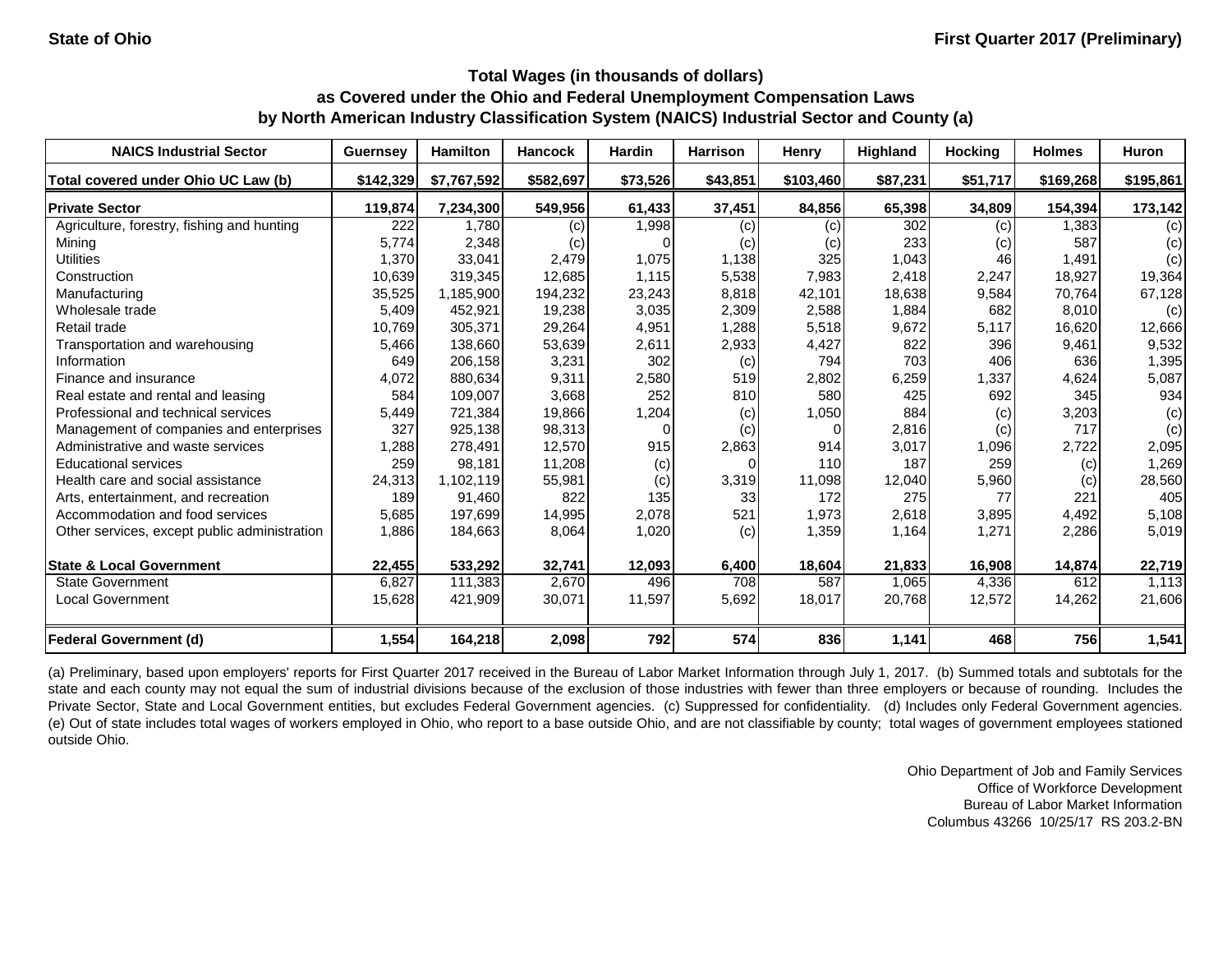| <b>NAICS Industrial Sector</b>               | <b>Jackson</b> | <b>Jefferson</b> | Knox      | Lake        | Lawrence  | Licking   | Logan     | Lorain      | Lucas       | <b>Madison</b> |
|----------------------------------------------|----------------|------------------|-----------|-------------|-----------|-----------|-----------|-------------|-------------|----------------|
| Total covered under Ohio UC Law (b)          | \$85,029       | \$205,535        | \$191,438 | \$1,051,334 | \$102,014 | \$549,060 | \$205,155 | \$1,007,322 | \$2,502,774 | \$174,002      |
| <b>Private Sector</b>                        | 71,184         | 177,725          | 166,996   | 933,042     | 77,202    | 462,385   | 183,463   | 847,977     | 2,173,417   | 134,722        |
| Agriculture, forestry, fishing and hunting   | 330            |                  | 608       | 4,432       |           | 5,940     | 774       | 7,002       | 1,328       | 1,885          |
| Mining                                       | 442            | 721              | 821       | 3,857       | (c)       | 682       | 400       | 173         | 1,337       | $\Omega$       |
| <b>Utilities</b>                             | 935            | 28,551           | 1,035     | 36,301      | 1,817     | 5,186     | 515       | 5,415       | 11,536      | $\Omega$       |
| Construction                                 | 4,225          | 11,465           | 10,210    | 53,892      | 8,512     | 25,406    | 6,228     | 40,811      | 118,751     | 4,669          |
| Manufacturing                                | 28,774         | 21,487           | 64,762    | 354,058     | (c)       | 97,360    | 81,713    | 279,232     | 501,912     | 49,520         |
| Wholesale trade                              | 1,531          | 5,564            | 5,082     | 51,501      | 3,530     | 17,291    | 6,457     | 50,669      | 98,556      | 4,288          |
| Retail trade                                 | 8,160          | 17,517           | 13,780    | 80,050      | 10,610    | 53,583    | 10,343    | 77,659      | 160,146     | 14,815         |
| Transportation and warehousing               | 1,475          | 13,191           | 2,541     | 9,268       | 7,355     | 16,006    | 21,902    | 21,270      | 76,014      | 23,977         |
| Information                                  | 483            | 4,395            | 1,547     | 24,486      | 860       | 3,004     | 639       | 6,751       | 22,783      | 525            |
| Finance and insurance                        | 2,664          | 3,500            | 4,021     | 22,094      | 2,252     | 44,518    | 3,178     | 29,741      | 100,718     | 1,653          |
| Real estate and rental and leasing           | 343            | 1,437            | 899       | 8,325       | 1,618     | 3,723     | 1,392     | 6,637       | 56,507      | 358            |
| Professional and technical services          | 736            | (c)              | 3,351     | 41,967      | 1,733     | 35,894    | (c)       | 32,933      | 125,585     | (c)            |
| Management of companies and enterprises      | 264            | (c)              | 880       | 25,655      | 1,239     | 9,432     | (c)       | 26,934      | 154,006     | (c)            |
| Administrative and waste services            | 2,676          | 8,261            | 6,449     | 34,927      | 2,880     | 16,820    | 11,707    | 42,519      | 96,089      | 5,721          |
| <b>Educational services</b>                  | (c)            | (c)              | 14,741    | 10,718      | 247       | 13,545    | 44        | 29,572      | 23,327      | (c)            |
| Health care and social assistance            | (c)            | (c)              | 27,383    | 110,793     | 21,943    | 73,755    | 18,766    | 133,988     | 484,324     | (c)            |
| Arts, entertainment, and recreation          | 119            | 776              | 330       | 4,539       | 62        | 2,377     | 1,322     | 3,707       | 21,226      | 231            |
| Accommodation and food services              | 2,739          | 5,535            | 5,630     | 35,753      | 3,978     | 18,376    | 4,390     | 32,303      | 73,997      | 3,941          |
| Other services, except public administration | 1,018          | 3,263            | 2,924     | 20,426      | 1,943     | 19,488    | 2,992     | 20,663      | 45,273      | 921            |
| <b>State &amp; Local Government</b>          | 13,845         | 27,810           | 24,442    | 118,292     | 24,812    | 86,675    | 21,692    | 159,345     | 329,357     | 39,280         |
| <b>State Government</b>                      | 2,235          | 1,118            | 3,636     | 1,356       | 2,904     | 13,429    | 990       | 17,580      | 106,233     | 20,567         |
| <b>Local Government</b>                      | 11,610         | 26,692           | 20,806    | 116,936     | 21,908    | 73,246    | 20,702    | 141,765     | 223,124     | 18,713         |
| <b>Federal Government (d)</b>                | 805            | 2,124            | 1,287     | 6,614       | 1,633     | 5,850     | 1,877     | 30,210      | 28,976      | 1,041          |

(a) Preliminary, based upon employers' reports for First Quarter 2017 received in the Bureau of Labor Market Information through July 1, 2017. (b) Summed totals and subtotals for the state and each county may not equal the sum of industrial divisions because of the exclusion of those industries with fewer than three employers or because of rounding. Includes the Private Sector, State and Local Government entities, but excludes Federal Government agencies. (c) Suppressed for confidentiality. (d) Includes only Federal Government agencies. (e) Out of state includes total wages of workers employed in Ohio, who report to a base outside Ohio, and are not classifiable by county; total wages of government employees stationed outside Ohio.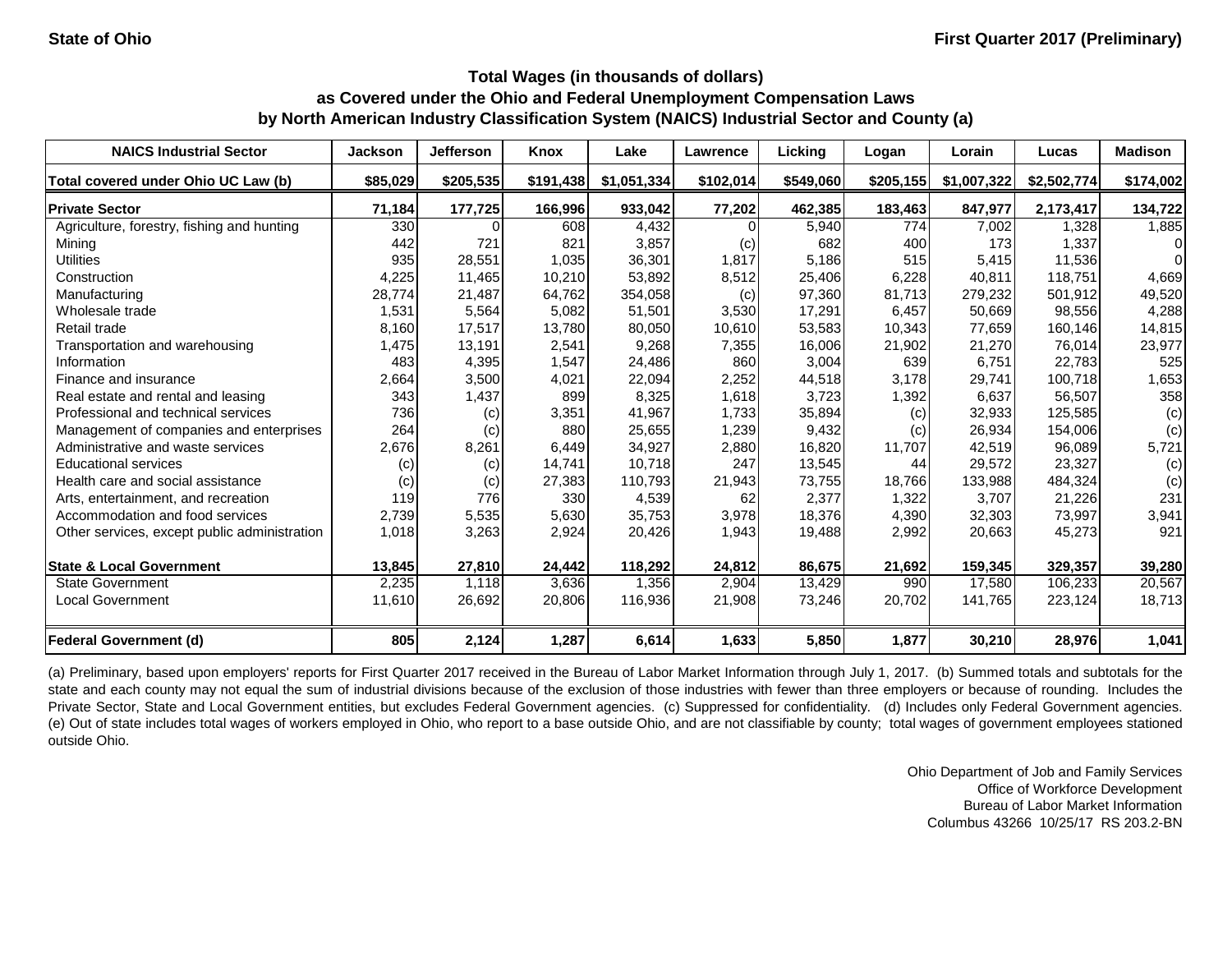| <b>NAICS Industrial Sector</b>               | <b>Mahoning</b> | <b>Marion</b> | <b>Medina</b> | <b>Meigs</b> | <b>Mercer</b> | Miami     | <b>Monroe</b> | Montgomery  | Morgan   | <b>Morrow</b> |
|----------------------------------------------|-----------------|---------------|---------------|--------------|---------------|-----------|---------------|-------------|----------|---------------|
| Total covered under Ohio UC Law (b)          | \$883,703       | \$238,537     | \$624,662     | \$24,636     | \$183,692     | \$411,715 | \$20,236      | \$2,854,132 | \$22,239 | \$43,457      |
| <b>Private Sector</b>                        | 743,078         | 198,178       | 550,975       | 16,239       | 158,471       | 360,126   | 13,944        | 2,538,356   | 16,999   | 30,030        |
| Agriculture, forestry, fishing and hunting   | 962             | (c)           | 839           | (c)          | (c)           | 553       | 74            | 1,213       | (c)      | 306           |
| Mining                                       | 2,567           | (c)           | 129           | (c)          | (c)           | 965       | 1,112         | 334         | (c)      | 85            |
| <b>Utilities</b>                             | 9,122           | 2,851         | 1,474         | (c)          | (c)           | (c)       | 1,087         | 16,214      | (c)      | (c)           |
| Construction                                 | 50,478          | 6,166         | 47,752        | 1,902        | 13,673        | 18,246    | 1,220         | 112,644     | 825      | 1,750         |
| Manufacturing                                | 115,302         | 67,757        | 125,087       | 1,075        | 70,559        | 140,456   | 65            | 366,159     | 5,075    | 12,838        |
| Wholesale trade                              | 57,379          | 9,058         | 48,428        | 314          | (c)           | (c)       | 767           | 144,387     | (c)      | 1,233         |
| Retail trade                                 | 78,784          | 18,038        | 53,044        | 3,201        | 13,074        | 32,917    | 1,699         | 162,154     | 1,562    | 3,597         |
| Transportation and warehousing               | 31,027          | 9,954         | 31,930        | (c)          | 12,456        | 21,292    | 2,465         | 97,585      | 37       | (c)           |
| Information                                  | 13,731          | 6,123         | 4,315         | (c)          | 1,272         | 713       | (c)           | 142,325     | 215      | 204           |
| Finance and insurance                        | 28,667          | 4,906         | 17,859        | 1,128        | 8,699         | 9,593     | 1,243         | 185,314     | 637      | 730           |
| Real estate and rental and leasing           | 7,401           | 2,827         | 4,936         | 201          | 666           | 2,640     | 102           | 33,897      | 8        | 462           |
| Professional and technical services          | 33,494          | 2,333         | 25,408        | (c)          | 3,625         | (c)       | (c)           | 227,192     | 714      | (c)           |
| Management of companies and enterprises      | 21,305          | 2,212         | 68,849        | (c)          | (c)           | (c)       |               | 86,026      |          | (c)           |
| Administrative and waste services            | 48,434          | 8,290         | 27,767        | 461          | (c)           | 13,775    | 604           | 112,308     | 132      | 652           |
| <b>Educational services</b>                  | 4,412           | 262           | 2,954         | (c)          | (c)           | 1,333     | (c)           | 69,020      |          | (c)           |
| Health care and social assistance            | 179,173         | 45,824        | 54,909        | (c)          | (c)           | 40,232    | (c)           | 621,787     | 2,689    | (c)           |
| Arts, entertainment, and recreation          | 6,562           | 435           | 2,939         |              | 287           | 794       | (c)           | 17,222      | (c)      | 303           |
| Accommodation and food services              | 35,865          | 6,675         | 20,945        | 1,336        | 3,671         | 14,366    | (c)           | 90,487      | (c)      | 985           |
| Other services, except public administration | 18,412          | 3,465         | 11,413        | (c)          | 3,723         | 8,547     | 668           | 52,088      | 129      | 500           |
| <b>State &amp; Local Government</b>          | 140,625         | 40,359        | 73,687        | 8,397        | 25,221        | 51,589    | 6,292         | 315,776     | 5,240    | 13,427        |
| <b>State Government</b>                      | 38,808          | 10,378        | 1,643         | 457          | 2,027         | 1,974     | 489           | 21,971      | 731      | 959           |
| <b>Local Government</b>                      | 101,817         | 29,981        | 72,044        | 7,940        | 23,194        | 49,615    | 5,803         | 293,805     | 4,509    | 12,468        |
| <b>Federal Government (d)</b>                | 17,348          | 1,474         | 5,012         | 699          | 1,178         | 2,397     | 573           | 73,723      | 535      | 501           |

(a) Preliminary, based upon employers' reports for First Quarter 2017 received in the Bureau of Labor Market Information through July 1, 2017. (b) Summed totals and subtotals for the state and each county may not equal the sum of industrial divisions because of the exclusion of those industries with fewer than three employers or because of rounding. Includes the Private Sector, State and Local Government entities, but excludes Federal Government agencies. (c) Suppressed for confidentiality. (d) Includes only Federal Government agencies. (e) Out of state includes total wages of workers employed in Ohio, who report to a base outside Ohio, and are not classifiable by county; total wages of government employees stationed outside Ohio.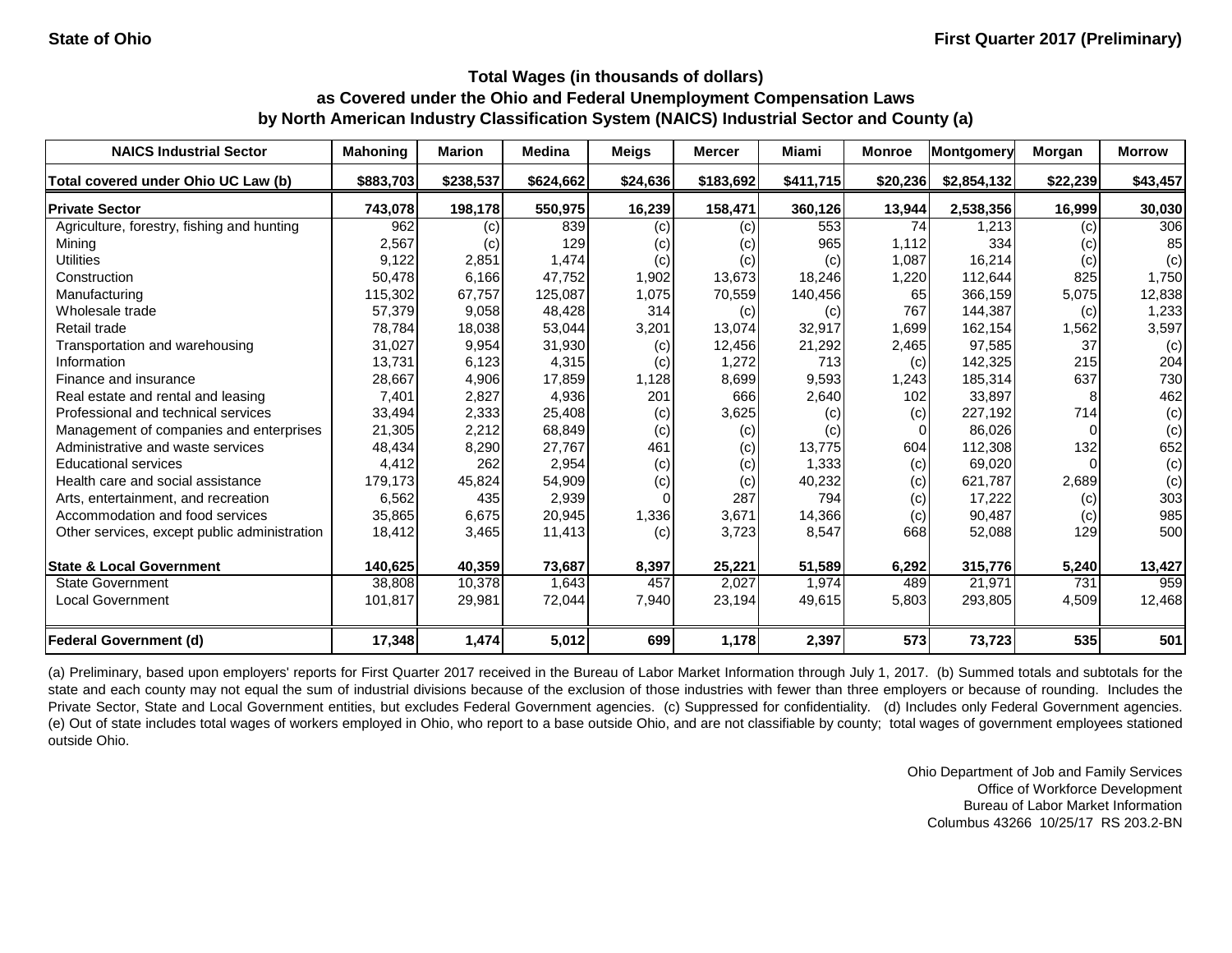| <b>NAICS Industrial Sector</b>               | <b>Muskingum</b> | <b>Noble</b> | <b>Ottawa</b> | <b>Paulding</b> | Perry    | Pickaway                   | <b>Pike</b> | Portage   | <b>Preble</b> | <b>Putnam</b> |
|----------------------------------------------|------------------|--------------|---------------|-----------------|----------|----------------------------|-------------|-----------|---------------|---------------|
| Total covered under Ohio UC Law (b)          | \$311,931        | \$26,970     | \$130,292     | \$41,382        | \$54,656 | \$145,287                  | \$114,363   | \$575,579 | \$98,142      | \$103,992     |
| <b>Private Sector</b>                        | 265,304          | 16,163       | 109,266       | 32,061          | 41,605   | 96,988                     | 101,805     | 431,777   | 83,112        | 89,126        |
| Agriculture, forestry, fishing and hunting   | 146              |              | 478           | 6,063           | 146      | (c)                        | (c)         | 890       | (c)           | (c)           |
| Mining                                       | 6,158            | 1,544        | 1,000         | 136             | 1,652    | $\left( \mathrm{c}\right)$ | (c)         | 4,603     | (c)           | (c)           |
| <b>Utilities</b>                             | 6,757            | 52           | (c)           | (c)             | 733      | 653                        | (c)         | (c)       | (c)           | (c)           |
| Construction                                 | 8,596            | 917          | 5,605         | 881             | 8,592    | 9,518                      | 8,400       | 20,171    | 3,876         | 7,648         |
| Manufacturing                                | 38,688           | 3,431        | 30,009        | 13,921          | 9,776    | 34,786                     | 9,161       | 141,774   | 46,828        | 43,317        |
| Wholesale trade                              | 12,895           | 866          | (c)           | (c)             | 1,665    | 4,039                      | (c)         | 55,143    | (c)           | 5,578         |
| Retail trade                                 | 33,587           | 1,508        | 8,863         | 1,953           | 3,865    | 9,941                      | 5,504       | 41,608    | 7,666         | 6,122         |
| Transportation and warehousing               | 18,312           | 1,616        | 2,523         | 1,326           | 747      | 4,357                      | 2,917       | (c)       | 3,107         | (c)           |
| Information                                  | 6,097            | 91           | 654           | 121             | 242      | 504                        | 272         | 5,914     | 265           | 824           |
| Finance and insurance                        | 10,579           | 1,391        | 4,104         | 1,034           | 1,445    | 3,266                      | 2,276       | 9,538     | 2,224         | 3,435         |
| Real estate and rental and leasing           | 1,567            | 19           | 756           | 142             | 56       | 788                        | 332         | 3,640     | 501           | 271           |
| Professional and technical services          | 9,841            | 1,726        | 1,813         | 657             | 919      | (c)                        | (c)         | 21,077    | (c)           | 2,520         |
| Management of companies and enterprises      | 3,603            | (c)          | 1,470         |                 | 1,686    | (c)                        | (c)         | 18,028    | (c)           | $\Omega$      |
| Administrative and waste services            | 8,616            | (c)          | 1,585         | 557             | 2,364    | 3,805                      | 43,042      | 11,539    | 1,169         | 2,916         |
| <b>Educational services</b>                  | (c)              |              | (c)           | (c)             | (c)      | (c)                        | (c)         | 4,541     | 50            | 473           |
| Health care and social assistance            | (c)              | 1,554        | (c)           | (c)             | (c)      | (c)                        | (c)         | 41,621    | 7,532         | 8,296         |
| Arts, entertainment, and recreation          | 1,048            | (c)          | 2,941         | (c)             | 45       | 300                        | (c)         | 1,764     | 66            | 167           |
| Accommodation and food services              | 11,955           | (c)          | 4,991         | (c)             | 1,070    | 4,559                      | (c)         | 19,390    | 3,244         | 2,067         |
| Other services, except public administration | 7,857            | 289          | 3,091         | 504             | 649      | 1,132                      | 1,008       | 10,092    | 1,676         | 1,489         |
| <b>State &amp; Local Government</b>          | 46,627           | 10,807       | 21,026        | 9,321           | 13,051   | 48,299                     | 12,558      | 143,802   | 15,030        | 14,866        |
| <b>State Government</b>                      | 3,930            | 6,632        | 1,901         | 421             | 571      | 20,598                     | 1,043       | (c)       | 790           | 512           |
| <b>Local Government</b>                      | 42,697           | 4,175        | 19,125        | 8,900           | 12,480   | 27,701                     | 11,515      | (c)       | 14,240        | 14,354        |
| <b>Federal Government (d)</b>                | 2,947            | 202          | 4,747         | 511             | 657      | 1,141                      | 1,163       | 4,710     | 772           | 687           |

(a) Preliminary, based upon employers' reports for First Quarter 2017 received in the Bureau of Labor Market Information through July 1, 2017. (b) Summed totals and subtotals for the state and each county may not equal the sum of industrial divisions because of the exclusion of those industries with fewer than three employers or because of rounding. Includes the Private Sector, State and Local Government entities, but excludes Federal Government agencies. (c) Suppressed for confidentiality. (d) Includes only Federal Government agencies. (e) Out of state includes total wages of workers employed in Ohio, who report to a base outside Ohio, and are not classifiable by county; total wages of government employees stationed outside Ohio.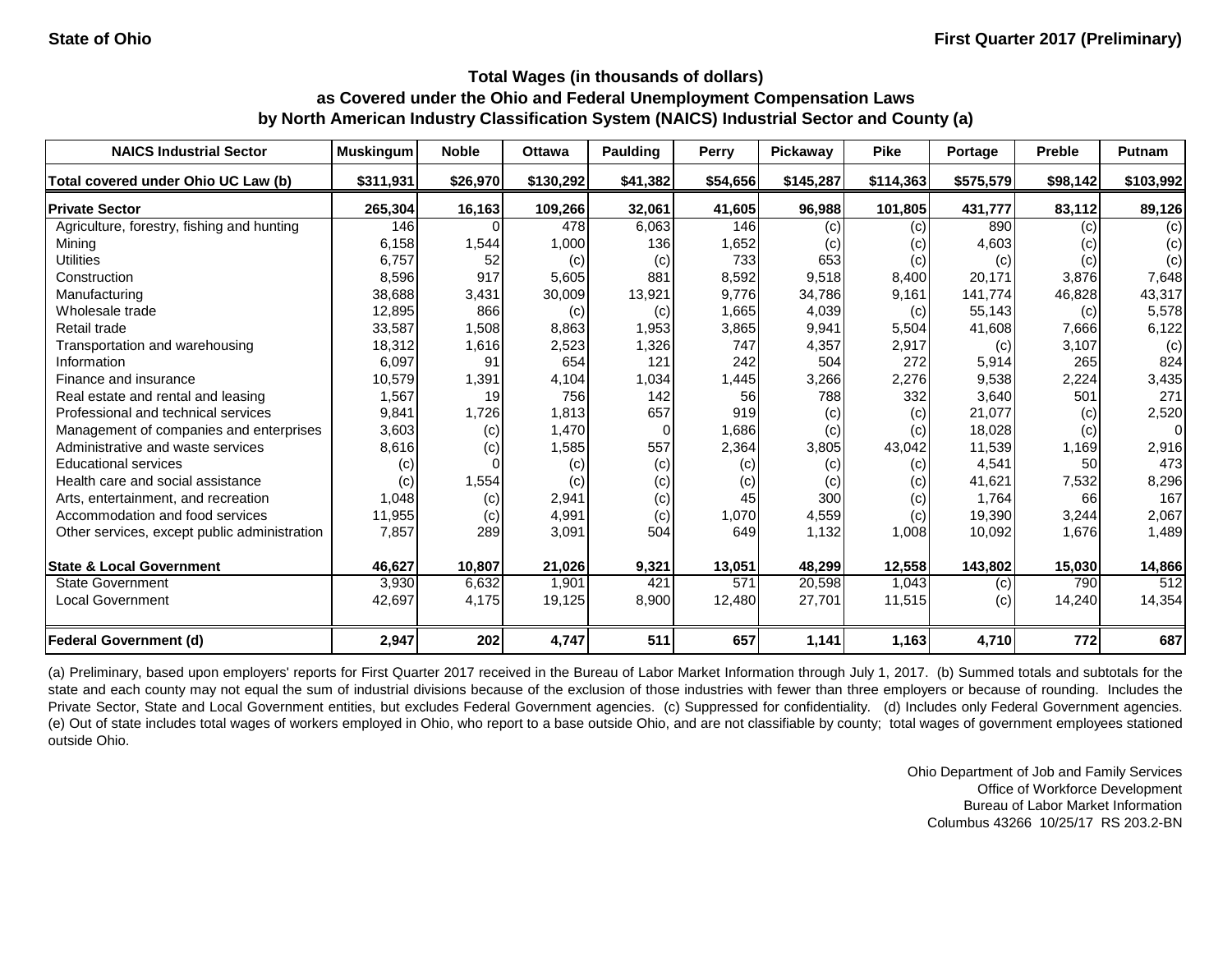| <b>NAICS Industrial Sector</b>               | <b>Richland</b> | <b>Ross</b> | <b>Sandusky</b> | <b>Scioto</b> | <b>Seneca</b> | <b>Shelby</b> | <b>Stark</b> | <b>Summit</b> | <b>Trumbull</b> | <b>Tuscarawas</b> |
|----------------------------------------------|-----------------|-------------|-----------------|---------------|---------------|---------------|--------------|---------------|-----------------|-------------------|
| Total covered under Ohio UC Law (b)          | \$462,094       | \$272,716   | \$249,777       | \$206,632     | \$169,755     | \$309,924     | \$1,552,375  | \$3,299,158   | \$697,950       | \$322,154         |
| <b>Private Sector</b>                        | 385,631         | 218,757     | 219,739         | 155,121       | 145,665       | 286,172       | 1,368,801    | 2,977,270     | 596,289         | 275,189           |
| Agriculture, forestry, fishing and hunting   | (c)             | 760         | (c)             | (c)           | 419           | 1,073         | 1,436        | 261           | 523             | 899               |
| Mining                                       | (c)             | 258         | (c)             | (c)           | 1,730         | 01            | 5,415        | 1,742         | 577             | 17,325            |
| <b>Utilities</b>                             | (c)             | 5,080       | 1,179           | 2,182         | 2,652         | (c)           | 18,174       | 27,348        | (c)             | 1,936             |
| Construction                                 | 22,776          | 6,679       | 9,606           | 5,064         | 9,371         | 20,267        | 90,336       | 130,615       | 23,610          | 15,336            |
| Manufacturing                                | 122,388         | 65,894      | 113,989         | 16,561        | 51,251        | 181,836       | 344,375      | 405,725       | 225,865         | 87,541            |
| Wholesale trade                              | 19,040          | 5,814       | 6,877           | 3,609         | 8,311         | 14,168        | 80,889       | 215,640       | (c)             | 15,953            |
| Retail trade                                 | 42,111          | 25,873      | 17,451          | 20,252        | 14,944        | 12,229        | 121,433      | 225,328       | 64,071          | 26,938            |
| Transportation and warehousing               | (c)             | 7,602       | 7,377           | 4,004         | 6,383         | (c)           | 33,930       | 92,754        | 31,226          | 9,945             |
| Information                                  | 7,906           | 3,900       | 1,252           | 1,341         | 1,124         | 1,341         | 14,843       | 73,025        | 4,673           | 2,394             |
| Finance and insurance                        | 13,456          | 5,794       | 5,935           | 6,284         | 5,894         | 4,974         | 78,613       | 195,455       | 18,881          | 8,158             |
| Real estate and rental and leasing           | 2,900           | 952         | 3,653           | 1,660         | 541           | 791           | 12,986       | 28,115        | 7,011           | 2,733             |
| Professional and technical services          | 8,953           | 2,571       | 3,249           | 7,262         | (c)           | (c)           | 67,384       | 227,617       | 10,830          | 10,704            |
| Management of companies and enterprises      | 2,092           | 4,255       | 4,166           | 799           | (c)           | (c)           | 24,060       | 527,541       | 18,469          | 886               |
| Administrative and waste services            | 23,929          | 5,293       | 6,810           | 2,676         | 2,787         | 9,843         | 65,780       | 125,635       | 26,927          | 11,644            |
| <b>Educational services</b>                  | 2,046           | 495         | (c)             | 909           | 8,894         | 778           | 21,954       | 30,682        | 3,510           | 676               |
| Health care and social assistance            | 75,103          | 63,975      | (c)             | 69,906        | 18,891        | 18,056        | 284,803      | 504,216       | 95,117          | 42,881            |
| Arts, entertainment, and recreation          | 1,893           | 476         | 805             | 137           | 251           | 215           | 9,278        | 21,325        | 1,784           | 1,104             |
| Accommodation and food services              | 15,878          | 10,687      | 6,532           | 9,084         | 5,478         | 3,871         | 59,116       | 82,566        | 23,070          | 11,252            |
| Other services, except public administration | 7,040           | 2,397       | 4,221           | 3,217         | 3,026         | 4,338         | 33,998       | 61,681        | 13,011          | 6,882             |
| <b>State &amp; Local Government</b>          | 76,463          | 53,959      | 30,038          | 51,511        | 24,090        | 23,752        | 183,574      | 321,888       | 101,661         | 46,965            |
| <b>State Government</b>                      | 20,957          | 23,086      | 1,311           | 18,952        | 3,307         | 3,272         | 21,223       | 69,273        | 12,571          | 6,521             |
| <b>Local Government</b>                      | 55,506          | 30,873      | 28,727          | 32,559        | 20,783        | 20,480        | 162,351      | 252,615       | 89,090          | 40,444            |
| <b>Federal Government (d)</b>                | 9,574           | 25,717      | 1,288           | 2,082         | 1,427         | 816           | 13,913       | 28,711        | 6,950           | 3,399             |

(a) Preliminary, based upon employers' reports for First Quarter 2017 received in the Bureau of Labor Market Information through July 1, 2017. (b) Summed totals and subtotals for the state and each county may not equal the sum of industrial divisions because of the exclusion of those industries with fewer than three employers or because of rounding. Includes the Private Sector, State and Local Government entities, but excludes Federal Government agencies. (c) Suppressed for confidentiality. (d) Includes only Federal Government agencies. (e) Out of state includes total wages of workers employed in Ohio, who report to a base outside Ohio, and are not classifiable by county; total wages of government employees stationed outside Ohio.